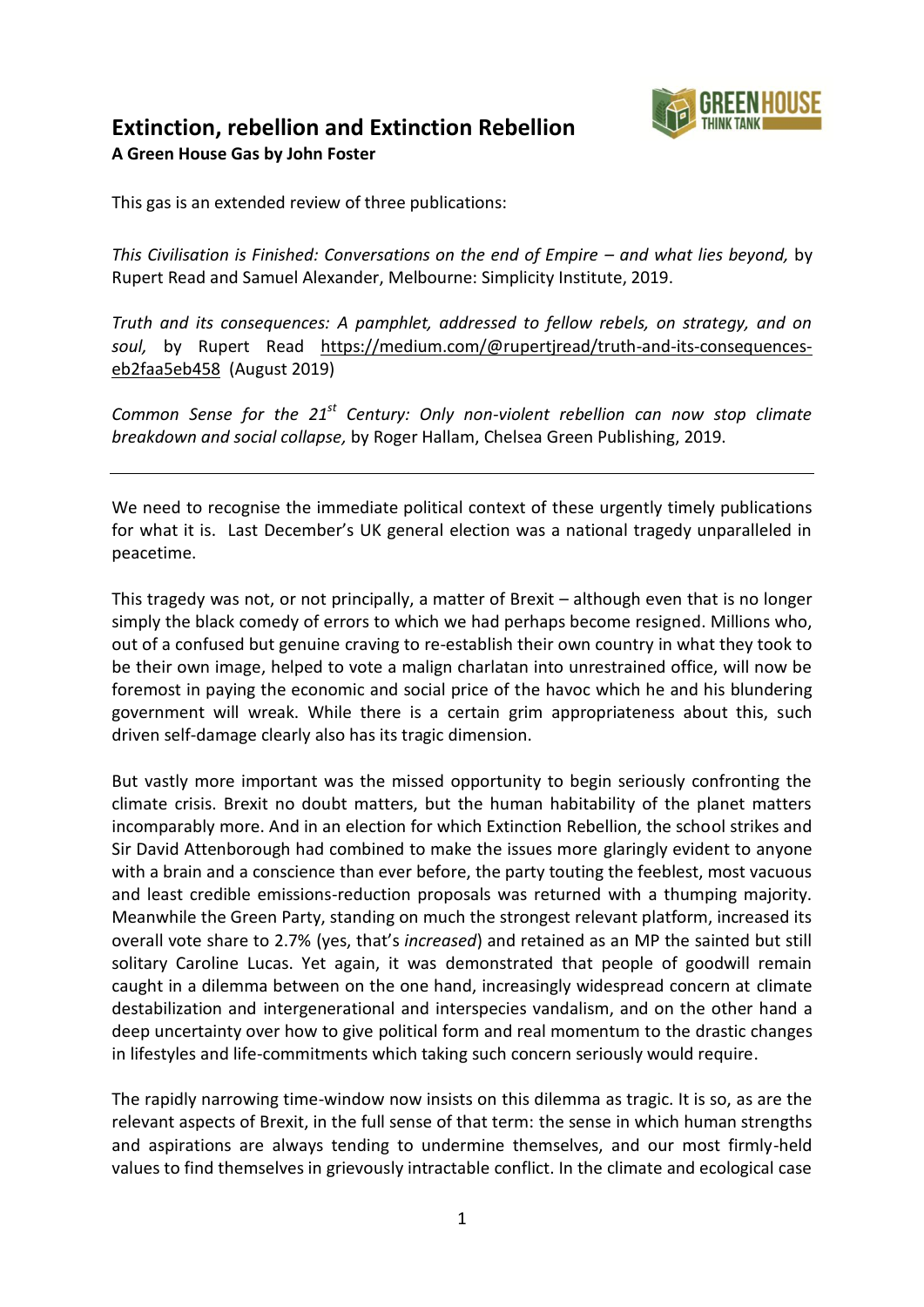this deep-seated pattern locks us into a technological destructiveness which we increasingly condemn, but seem quite unable to stop ourselves embracing. From this bind, as December's result shows with surely decisive finality, there will be no escape through merely electoral politics.

The huge distinction of the short book and pair of pamphlets here under review is that they all, in their different ways, rise to the tragic challenge now unfolding. This is most clearly so in the case of Read and Alexander's work, but the substantial pamphlet by Hallam runs it a close second. The author of this latter is the co-founder and a principal UK leader of the Extinction Rebellion (XR) movement, in which Read has also played a prominent part, and the prospects for that potentially transformative uprising are a central concern of all three publications. Between them they confront the starkest issue of our time: where is the energy to come from for the quite unprecedented kind of revolution which is now all that stands between humanity and catastrophe? For as they make plain, nothing less than revolution will now do. And revolutions themselves are inherently tragic – they happen when something has become so intolerable that it must be changed at no matter what cost to other concerns and values. These writings all ask the key questions at that level of seriousness. Their answers remain, as I shall argue, partial, but that in itself may help to provoke the still more radical thinking which we desperately need. We have here the bravest and closest approaches now being made to facing the full reality of our plight.

Read is a philosopher as well as a committed activist, and *This Civilisation is Finished* is presented in dialogue format, with some of its material being (very accessibly) philosophical. But it isn't really a *philosophical dialogue*, in the classic mould of Plato, Berkeley and Hume. Alexander is certainly no stooge of the "Yes, Socrates, how could one possibly dispute it?" variety, but nor, except for a brief passage on third world development, is he a source of any substantive disagreement. He is more like a sympathetic and extremely well-briefed interviewer, preparing the ground for Read to set out his views. This is done in a series of cogent, clearly-linked and readable chapters, so that one's irritation at the slightly arch format is quickly assuaged. But I make no apology for focusing here exclusively on what Read himself has to say.

The book starts from a brief but uncompromisingly honest presentation of what is now the threat of civilisational collapse and even human extinction arising from anthropogenic climate change. It makes the vital point in this connection that to flag up this threat is not to be, in the standard trope of dismissal, "alarmist" – any more than Churchill was alarmist about German re-armament in the nineteen-thirties. Rather it is to *raise the alarm*, where that is now (as Greta Thunberg also keeps reminding us) the only responsible thing to do. Specifically, Read points to the scientifically and socio-politically well-attested fact that 'this civilisation' – by which, as by the 'Empire', he intends the hegemonic, production-andconsumption-driven capitalism now organizing almost all of human life – "will not achieve the Paris climate accord goals; and that means that we will most likely see 3-4 degrees of global overheat at a minimum, and *that* is not compatible with civilisation as we know it".

On this basis he identifies three possibilities for what lies ahead. The first, and scariest, is terminal and irredeemable collapse into famine, chaos and war. The second is a process of breakdown which nevertheless manages to 'seed' some kind of viable successor civilisation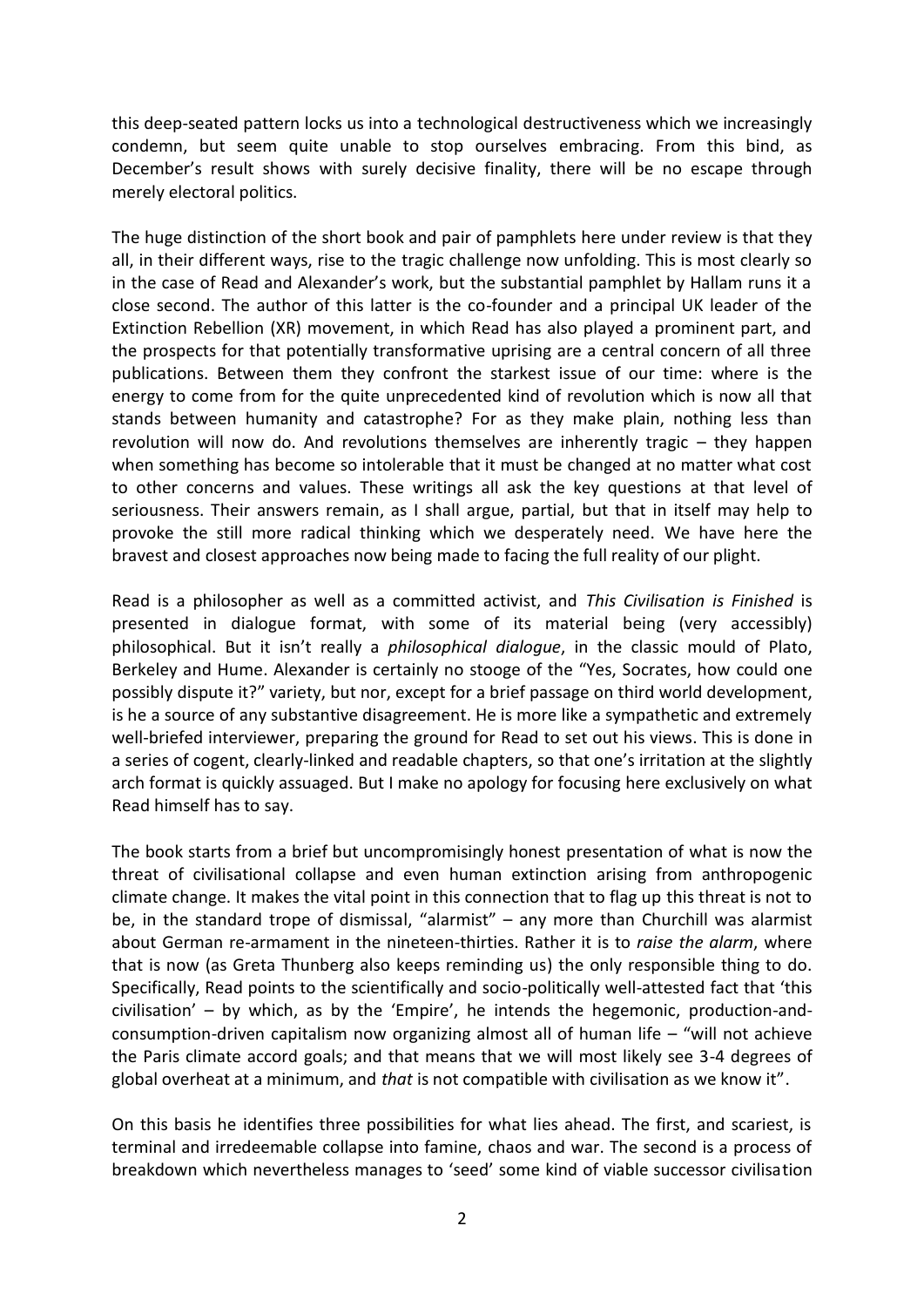as it occurs. The third, and by far the least likely, is that our present civilisation will transform itself rapidly and radically enough to survive (although this would have to involve changes so far-reaching that we should still no longer be able to speak straightforwardly about *the same* civilisation). Read then presents the rest of the book as essentially an exploration of how to think about and prepare the way for some version of the second, and in his view the most probable, of these options.

How *not* to think about it, in the first place, is to try to ignore its likelihood: several early chapters deal with ways of attempting this. One way, less often encountered now than formerly but sadly still with us, is pretending that the "scientific debate" about anthropogenic climate change remains moot, so that deniers (often funded and promoted by the fossil fuel industry) continue to have some legitimate claim to be heard. This should by now be for the birds. Another and perhaps more durable mode of denial is technooptimism, which "encourages us to believe that everything comes in the form of problems (rather than tragedies or mysteries)", and leads us in the direction of geoengineering and other 'solutions' which flagrantly violate the precautionary principle, and therefore should be ruled out as such. More insidious still, given its widespread mainstream adoption, is what Read skewers as the fantasy of 'green growth' – "the same old 'Prometheanism' in disguise", because net economic growth of *any* kind must put further strain on ecological systems already at or past breaking point.

With denialism dismissed, he then turns to how we might rise up in response to what confronts us – since without the revolution which that suggests, nothing except unredeemed collapse seems to beckon. This takes us quite quickly to Extinction Rebellion and how its success might most effectively be pursued. On the way, however, comes what is probably the most philosophically interesting bit of the book: the claim that

"however bad the odds against us get, if hope remains in us then hope really does remain. For there never really are, strictly speaking, *odds* at all."

What he means by this superficially perverse insistence (he has been noting shortly beforehand that "it would be a very brave person who would bet on XR's victory", and betting of course does imply odds) is that as creative human agents we are not *outside* our prospects, calculating probabilities empirically and investing or withholding hope (that is, placing our bets) accordingly. Rather, our hopes are themselves crucial determinants of likelihoods which are always still open to be shaped and played for. Bravery of conviction is thus vitally capable of being self-validating. Human beings really can, as Shelley has it,

"hope, till hope creates

From its own wreck the thing it contemplates".

A decided take on the perennial free-will issue will be recognised here by anyone with a philosophical background, but Read makes the case powerfully in the simplest language: "You aren't a spectator to what is unfolding. You are part of it". This insight has the potential to liberate us from an utterly dispiriting sense that the kind of transformation which we need is just too far-reaching to stand a chance of coming about, and it marks a pivotal moment in the book's whole argument. For here we see how unflinching honesty about the prospect of human extinction can actually inspire and empower, rather than disabling, vigorous practical action to open up alternative possibilities.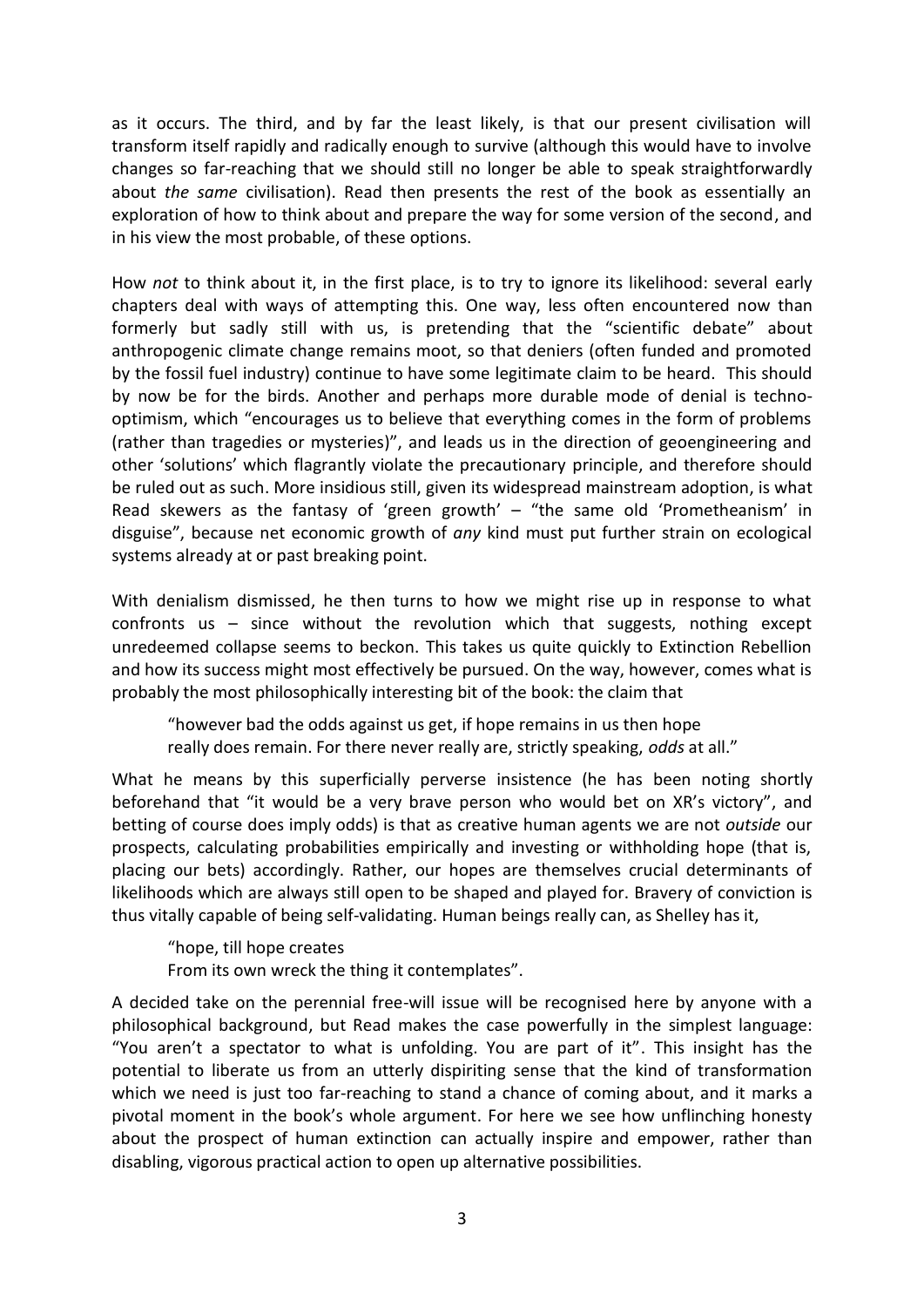This matters crucially, because the point about Extinction Rebellion, as Read makes very clear, is that its demands must otherwise be recognised as *im*possible. Most evidently, the demand that the UK achieve carbon-neutrality by 2025 is

"simply not reconcilable with even a reformed version of politics or economics as usual. [It] could only be accommodated by putting in progress a revolutionary transformation in our entire way of life" (p.27)

The scale and speed of change required for 'this civilisation' to phase out most of its carbondependent activities within five years (a requirement, says the science implacably, if we are to have even a 50% chance of avoiding climate catastrophe) has absolutely no precedent in human affairs, including in any previous social revolution which history records. Only if we are ready to be robustly undaunted by this fact, in a spirit of recognizing that whatever odds are relevant are finally down to us, are there any realistic grounds for the kind of hope which might genuinely transform things.

And with this we come to the central difficulty which these three publications have the enormous merit of exposing, but which they all fail adequately to address. For there to be any chance of seeding a viable successor civilisation, rebellion against the prospect of extinction – that is, large numbers of people deciding that enough is enough and that they themselves must now rise up against the governing arrangements which have brought us to this pass – must not just continue to spread like wildfire (in a bitter Antipodean analogy), but must very rapidly consolidate itself from organised mass protest into this wholly unexampled kind of revolution. And revolution, however unexampled, will have to mean at least what it has always meant: the old, vicious regime – in this case, the fossil-fuel state (and most immediately, here in teetering post-Brexit Britain) – must be disabled, delegitimised and then overturned. If that sounds just too wildly implausible, given where we are starting from, recall Read on hope. But while the cultural, attitudinal and to some extent the political *preconditions* of such a revolution are compellingly laid out by him and Hallam between them, the form of its *practical imaginability* remains importantly unclear. Or rather (which comes to the same thing), the form which they both endorse – the emergence from rebellious civil disobedience of a network of deliberative Citizens' Assemblies which will increasingly assume executive authority  $-$  is a long way from being as persuasive as they both take it to be.

As to the preconditions, the later chapters of Read's book include crisp accounts of the various ways in which we shall need to change our thinking if any revolution at all is to come about: welcoming economic localization, strengthening other local sinews of resilience, pursuing simplicity, using technology much more critically and making education far fitter for purpose. While most of this has figured in green advocacy before, it is here collected together to great effect and with all the authority which a starting-point of stark honesty can supply. His chapter on the role of the teacher should be required reading for everyone in a secondary or tertiary educational setting, while that on living hopefully into and through the disasters which are now inevitable – potentially rediscovering real community in the process – should be required reading for everyone.

Again, Hallam's pamphlet Common Sense for the 21st Century (explicitly modelled on Tom Paine's 1776 primer for the American revolution) pulls no punches in cataloguing the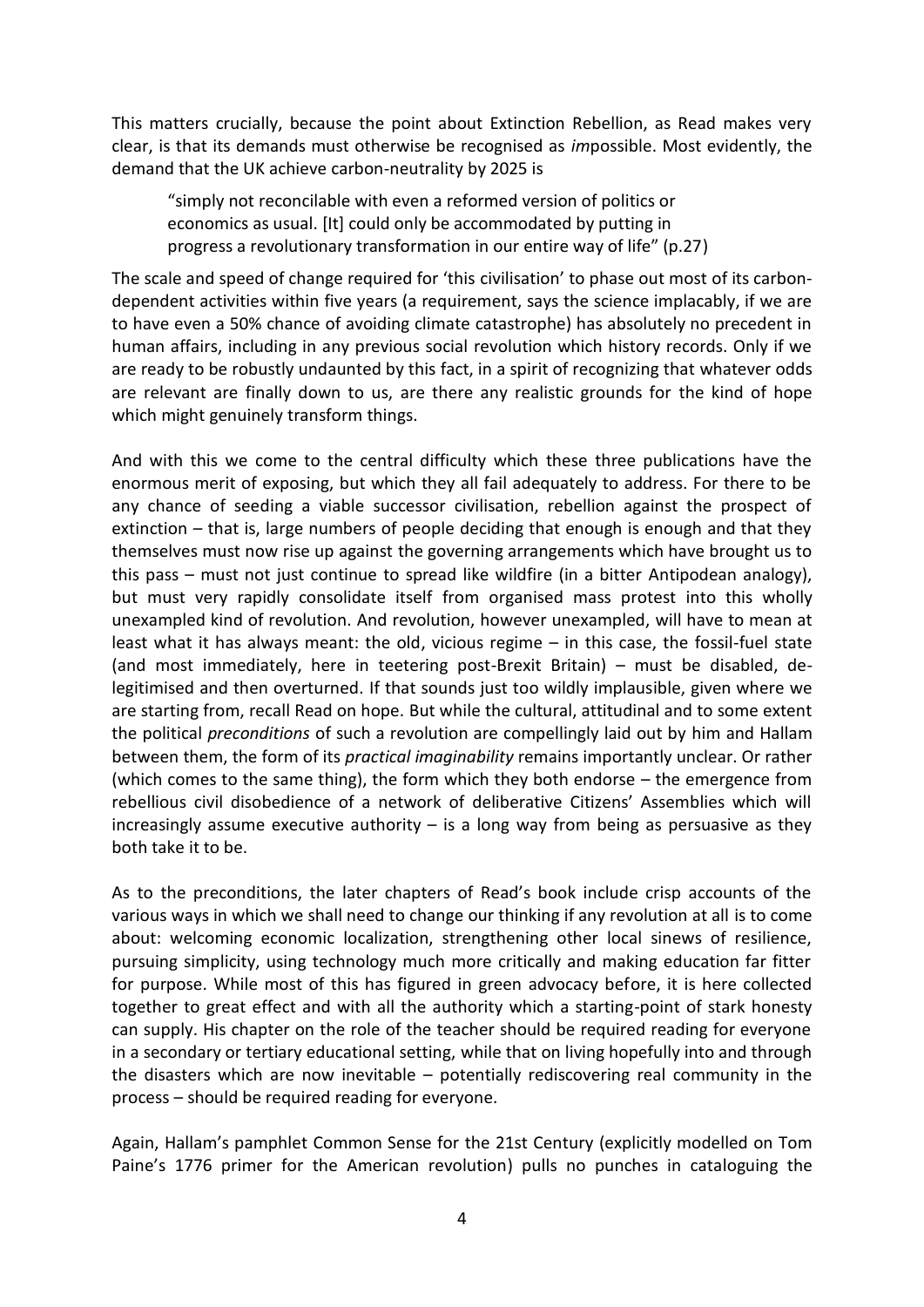inadequacies of reformist approaches to climate change – the whole sorry tale of selfsatisfied political and institutional incuria which has resulted in the now-looming emergency.

"To put it bluntly, NGOs, political parties and movements which have brought us through the last thirty years of abject failure – a 60% rise in global CO2 emissions since 1990 – are now the biggest block to transformation… They offer gradualist solutions which they claim will work. It is time to admit that this is false, and a lie… The penny has finally dropped – the corrupt system is going to kill us unless we rise up."

And he then argues compellingly for mass civil disobedience as the only means left to us to trigger change of the order required in the time available. Writing with the authority of a close student as well as a seasoned practitioner of this mode of collective action, he makes an eloquent case, accompanied by much practical wisdom relating to the various organizational demands – choosing targets, sequencing planned developments, ensuring inclusivity, supporting arrestees and managing respectful (and therefore all the more challenging) relations with the police.

But the crunch issue remains that of the role ascribed to Citizens' Assemblies, which both writers see as essential to any successful transition from rebellion to the embedding of revolutionary change. Read doesn't address this issue in his book, but does so in his pamphlet *Truth and its consequences*, an XR discussion paper starting from the same uncompromisingly honest premises as the book and one which he has judged, rightly, to have a wider-than-internal interest. The introduction of these assemblies represents XR's third demand on government (after telling the truth about climate emergency and committing to net-zero greenhouse gas emissions by 2025), and it is meant to be implemented when civil disobedience has become so extensively disruptive that concession will have become the authorities' only alternative to dangerously provocative repression.

The model for them is familiar enough from the literature on deliberative democracy and to a limited extent also from recent practice. A group of (depending on topic and context) between two dozen and two hundred members of the general public, sociodemographically calibrated to mirror the population at large, is assembled through random selection to address a specific policy question or questions. The group is comprehensively briefed by relevant experts and stakeholders, and professionally facilitated in careful deliberation leading to the production of agreed recommendations. The process is supposed to yield a much stronger representativeness than can be achieved by elected legislative bodies, many of whose members will be people for whom many electors didn't vote: decisions reached by a randomly selected cohort of ordinary citizens deliberating seriously under conditions of maximal information ("exposed to  $360^{\circ}$  understanding of an issue", as Hallam puts it) would in principle have been reached by any other such cohort, and so since they would have been agreed by anyone can reliably be taken to stand in the name of everyone. As a corollary, citizen deliberation is also claimed to be able to take on issues too difficult or potentially divisive to be tackled by elected politicians with their eyes on shortterm re-election, exposed to all the pressures of corporate and other influence and operating under 24-hour media scrutiny. Its upshots will have a correspondingly greater democratic legitimacy.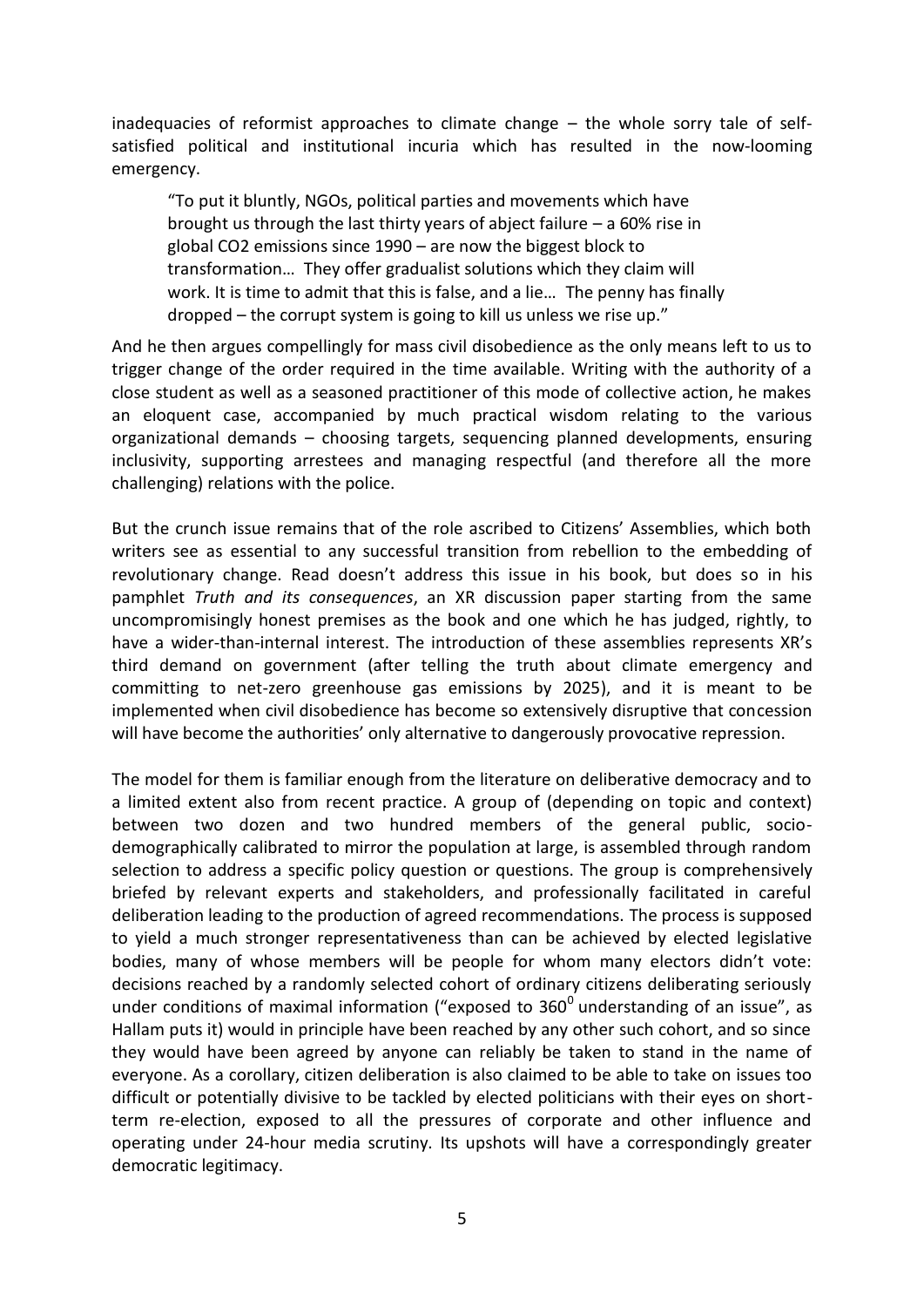These claims for the approach are clearly not to be dismissed out of hand. Well-conducted Citizens' Assemblies might significantly change the political dynamics of many controversial and conflicted issues, or at least help to do so. The trouble is that both Hallam (emphatically) and Read (somewhat more hesitantly) are offering them here as a kind of panacea – not merely a useful consultative or advisory adjunct, but a mechanism to which legislative authority for dealing with the climate emergency should be swiftly handed over. To this idea there are two serious objections.

The first is simply that its chances of working are far too uncertain. Even if established politicians could be persuaded to concede real legislative power to such fora (perhaps, as Read suggests, by giving them some degree of formal input into the deliberative process itself), the stark fact remains that assembly cohorts would be selected, however randomly, from an electorate among whom less than three people in every hundred voted for a credible Green agenda at the most recent opportunity. And recall that this is not much less than the 3.5% which XR thinks it can gain its demands by getting actively out on the streets – so its Assemblies, if they happened, would still be reflecting more or less the current attitudinal profile of society. There is indeed now a much wider public recognition of the danger than even a couple of years ago, and XR is owed much of the credit for that. But recognition is one thing, and signing up to turning your life-arrangements inside out is another. Even with full information, exhaustive discussion and the best will in the world, it is surely implausible to suppose that random groups culled from this electorate could rise far enough above interested motives and residual partisanship to take all the hard decisions and commit to all of what will inevitably be seen as the sacrifices, now necessary to retrieve a viable civilisation. The deliberative process, with its juxtaposition of sometimes harshly antagonistic viewpoints under the aegis of respectful rational discussion, has been shown to have the power to change minds and reconcile startling differences. But appealing, as both writers do, to the successes of such deliberation in other contexts and on other topics is really beside the point here. The examples cited are all of minds changed and decisions reached on limited and containable, albeit controversial, matters – abortion and homosexuality in Eire, immigration in Belgium, flood protection in Poland… – but there is no precedent at all for dealing in this way with the fundamental, across-the-board economic and social changes which the climate emergency now demands. (Read, elsewhere so acute on the weakness of alleged historical analogies for our plight, relies on a quite uncharacteristic deference to the Irish experience in his pamphlet.)

That objection by itself is not insuperable. As Hallam justly points out, there are no guarantees; reformist attempts made through the existing political system have indeed lamentably failed, and if we merely thought that citizen deliberation represented our last best shot, we should still be obligated to try it. But the second objection goes deeper: and here it is Hallam's own account, in particular, which calls it forth. He contends for Citizens' Assemblies on the grounds that they create "a forum where deliberation and reason will finally be given space to trump the power and corruption of big money". Unimpeachably democratic, they allow hitherto-excluded ordinary people to break free from a deeply compromised system dominated by capital and "neo-liberal elites" which is threatening humanity with extinction. Again, their introduction will channel the growing rage and impatience of these ordinary people at "unaccountable global elites" who have "been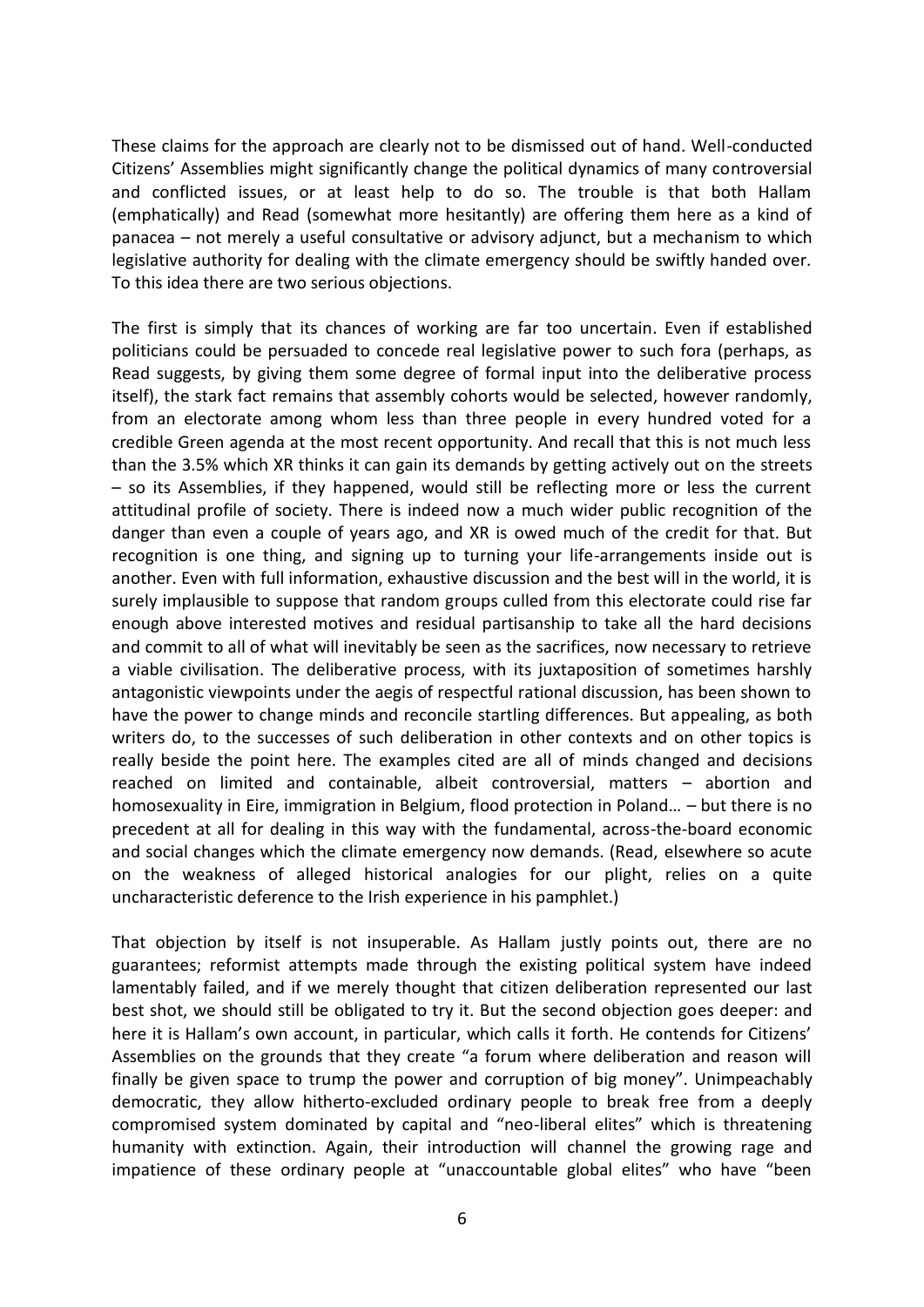robbing us for 30 years [and] are now going to take us to our deaths". All this represents not just an implausible panacea, but a remarkable crudity both of diagnosis and of proposed remedy.

Hallam, in fact, as the whole tenor of expression and argument in this pamphlet demonstrates, and as anyone who has seen any of his video appearances can also testify, has the charismatic force and focus, but also the radically simplifying vision of the fanatic. The green movement has been so woefully lacking for so long in leaders with the former characteristics, and the danger is now so extreme, that it is hard not to cheer his emergence and buy into the simplification as its necessary price. And of course, revolutionaries do need to simplify: brutal concentration on the three or four things that *must* be done, at whatever cost (carbon rationing; a citizen's income to make economic shake-out survivable; an end to recreational flying…) could only help to keep us engaged with the realities we face. But there is an absolutely vital difference between that and simplifying *out* the genuine tragedy of our plight, which is what Hallam's kind of rationale for citizen deliberation tries to do.

That plight, to repeat, is tragic in the full sense of the term. It has arisen because deepseated features of the Enlightenment spirit which has produced so much worthwhile lifeimprovement across the world have also generated a pervasive inability to rein in the relevant activities before they do irreversible damage. Distinctive human strengths which Western civilisation in particular has realised – rationally-deliberated choices, the basing of belief on evidence and empirical testing, liberation from ignorance and superstition – are rooted in aspirations to mastery and control which have now jeopardised the biosphere. The dramatic material successes hitherto consequent on our strengths have worked to blind us to what we are doing in exercising them, and indeed to neutralise most strivings towards self-recognition. All the classic ingredients of tragedy are here. It follows that attempting to blame everything on elites or corporations, while an understandable reaction, is essentially an exercise in scapegoating. Corporations, for instance, exercise irresponsible power, create deleterious pseudo-needs through advertising, and cause ecological havoc in pursuit of short-term financial interests. But they could not do these things, indeed they would not exist in their current forms, had not aspiring billions across the globe (taking their cue from, but no longer confined to, the West) been eager to buy their products and benefit materially from their innovations. Correspondingly, we have brought this disaster upon ourselves not in the main through the traditional vices of pride and hatred, but by the overindulgence of what are in themselves perfectly creditable passions and desires – for equality, for recognition and respect, for general material betterment (that is, for the elimination of squalor, hunger and disease, as well as for lives smoothed and facilitated by 'consumer goods'). And in this tragedy, almost everyone – including almost anyone randomly selected by sortition from amongst 'ordinary people' – is thoroughly implicated.

What has now closed on us all, in fact, is the trap which Enlightenment set for itself from the outset. The real danger of the citizen-deliberative panacea is that it represents a last-ditch attempt to refuse recognition of this fact, by reasserting a version of the central Enlightenment delusion – that rational humanity can have it all: that our key values, justice *and* democracy *and* liberty *and* technological mastery *and* universal material well-being on a habitable planet, can still all be achieved together. The peril here is not just failure to see that these values are coming into increasingly intractable conflict, although such failure can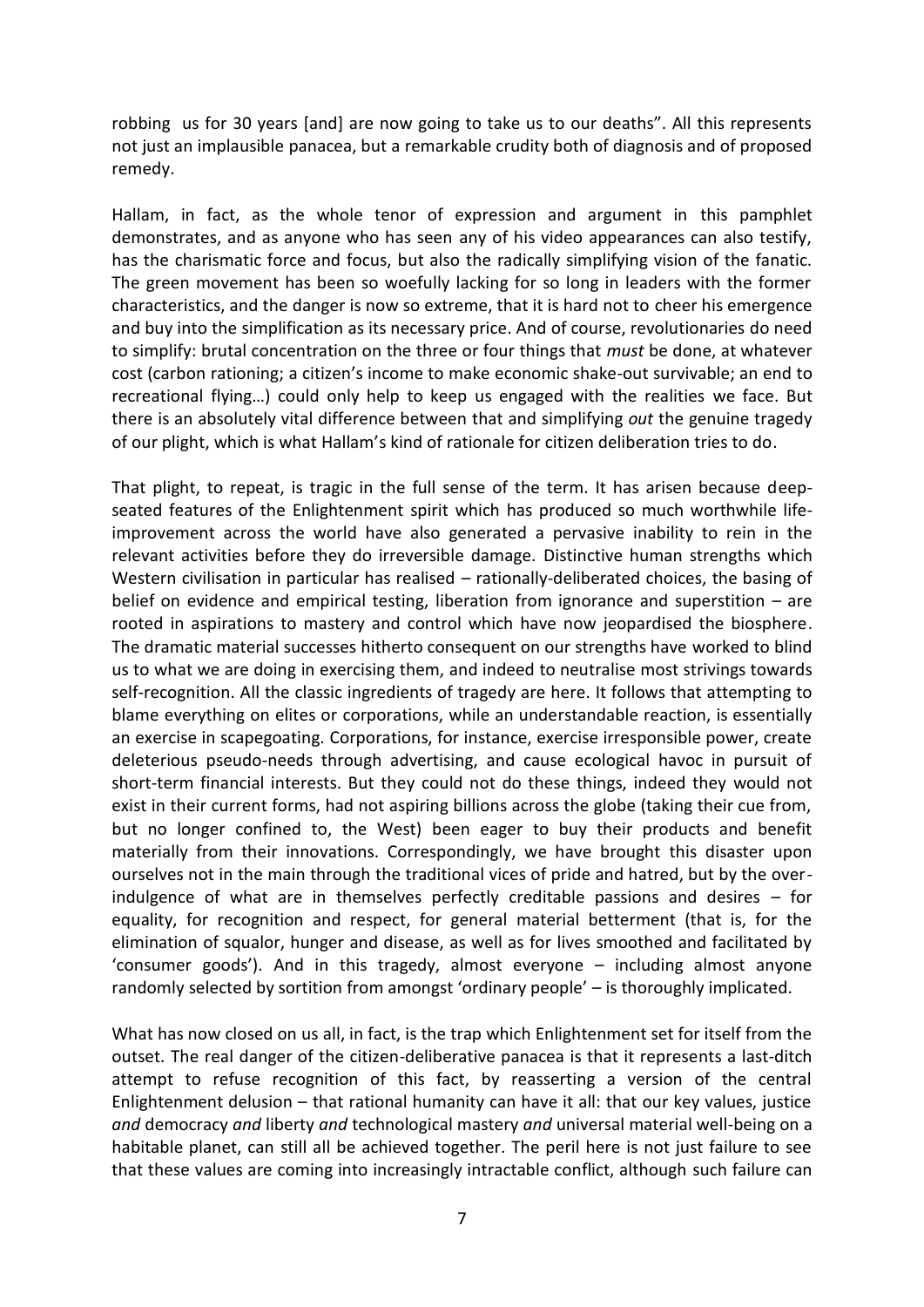only promote helpless lurches into utopianism. More fundamentally, it is that we thereby nullify the only kind of hope that could now save us, the deep hope which Read invokes as capable of recasting the empirical odds. Releasing the power of such hope within us depends, as he points out, on recognising that we are not spectators of our situation; but that is *precisely* the stance of the paradigm Enlightenment self, constituted by the aspiration to reflective detachment from all its potential beliefs and actions until it has been able to accord them rational warrant. Acknowledging our tragic nature, our liability always to be caught up in real and painful value-dilemmas beyond the reach of reason, is the only way in which a post-religious age can refuse that lethal misrepresentation of human agency and repossess the sense of ourselves as whole, embedded, challenged and struggling but still creative beings, out of which the force of life-hope perpetually springs. And lacking that force, we will seed no successor civilisation.

So what form might a *tragically-responsible* approach to rebellion against looming extinction take? That is the epochal question up to which these writings and their consideration conduct us. It is certainly not one to be answered in a concluding paragraph. But readers of a critique such as the foregoing are owed at least an outline sketch of how one might set about addressing it.

Most evidently, it will not be an approach which expects to find win-win solutions, where all our important commitments can be honoured. Nor indeed will it seek *solutions* at all – the default misconstrual of tragic dilemmas as problems (or wicked problems, or super-wicked problems…), with therefore some form of solution at least in the frame, is another last resort of Enlightenment and must be jettisoned as such. The kinds of dilemma which we shall increasingly face will not be susceptible of being solved, but only of being lived through, in a mode which might perhaps be called *rough coping* – a habit of *making do*, in which there is no settled presumption that the future will improve on the past nor that major disasters will all be averted, and full recognition that we will often face grievous challenges which we cannot surmount. Crucially, this means that getting humanity through the emergency with some capacity to regenerate anything recognizable as civilization may well require us to sacrifice in practice some of the values which we have become routinely accustomed to think of civilization as embodying. Universal abstract justice is likely to be one, and democracy as recently practiced another. (In the latter connection, it should be noted that the counting of muddled heads has just given us both Brexit and Boris, while a twisted version of it gave the USA Trump, and may even re-impose him – so that a period of chastened silence from its partisans might be thought appropriate.) That need not involve abandoning electoral politics altogether, and there is also much scope for developing deliberative extensions or alternatives to it, with a major role for intensifying mass civil disobedience to put pressure in that direction on the system. This needs, however, to form just one part of a portfolio of activities undertaken by a consciously vanguard movement acting explicitly in the real interests of the people at large. These activities must include coordinating the build-up of resilience to climate-driven unravelling based on the strengths of interconnected well-placed communities – the partial breakdowns likely to flow from a mismanaged Brexit will soon offer plenty of scope for trialling this approach. Action should also include networking to promote and precipitate the organized, phased withdrawal of cooperation by key professional groups – teachers, lawyers, civil servants, public administrators, local government officers – comprised of people capable of appreciating the